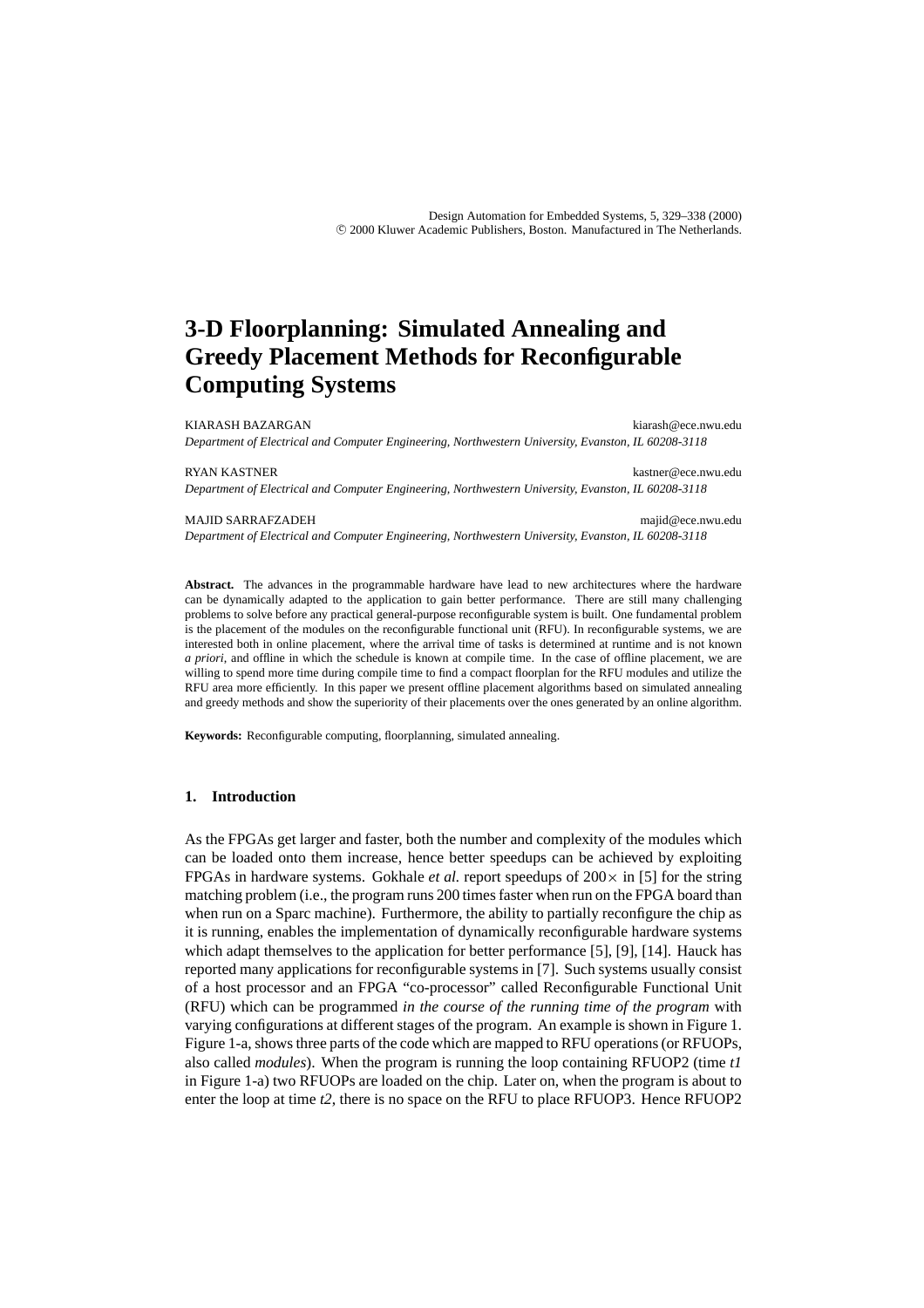

*Figure 1.* (a) The running code. (b) RFU configuration at time t1. (c) RFU configuration at a later time t2.

is swapped out of the chip and RFUOP3 is loaded. RFUOP1 is still on the chip and may be called later in the program.

Unfortunately, rather long delays in reprogramming RFUs keep us from achieving very high speedups in general purpose computing. Wirthlin and Hutchings [14] report an overall speedup of  $23\times$ , while the speedup could behave  $80\times$  if configuration time was zero (the configuration time is 16% to 71% of the total running time).

A number of methods have been proposed to overcome the delays in reconfiguring the RFUs, e.g., [6], [8]. Although these algorithms are necessary for a practical reconfigurable system, we still need fast and powerful physical design CAD tools to do RFU real estate management both offline and online. In the offline version, the flow of the program is known in advance (e.g., in DSP applications, or loops containing basic blocks) and hence the configuration management component can do various optimizations in the configuration of the RFU before the system starts running. On the contrary, in the online version the decision on what operations should be launched is not known *a priori*. The flow of the program is not known in advance and hence the RFU configuration management should be done on the fly.

Both online and offline versions of the placement algorithms are important for reconfigurable computing systems. The importance of the online version is that due to the hard nature of accurately predicting the run time behavior of a general program at compile time, one needs online placement algorithms for at least parts of the RFU manager kernels. The offline algorithm can be exploited to generate compact placements for a group of RFU operations which will execute in sequence, e.g., part of the code in a basic block (the compact placement of the group of RFU modules can be seen as one atomic module when the online placement method is running). Furthermore, placements generated by an offline method can serve as baseline solutions for the online versions, and help us devise better online algorithms. Hence, the most important feature of an offline placement algorithm is the quality of placement it generates, even though it is a slow method.

To this date the place and route algorithms proposed for FPGAs are generally very slow or do not generate high quality placements. Examples are [10], [12], [11]

The only fast placement algorithm reported in the literature is a work by Callahan *et al.* [4] which is a linear time algorithm for mapping and placement of data flow graphs on FPGAs. Their algorithm utilizes the FPGA area efficiently, but it is limited to datapaths only.

Our goal is to devise efficient methods for placing RFU operations on the chip as compactly as possible so that the results can be used both by the online algorithm and as a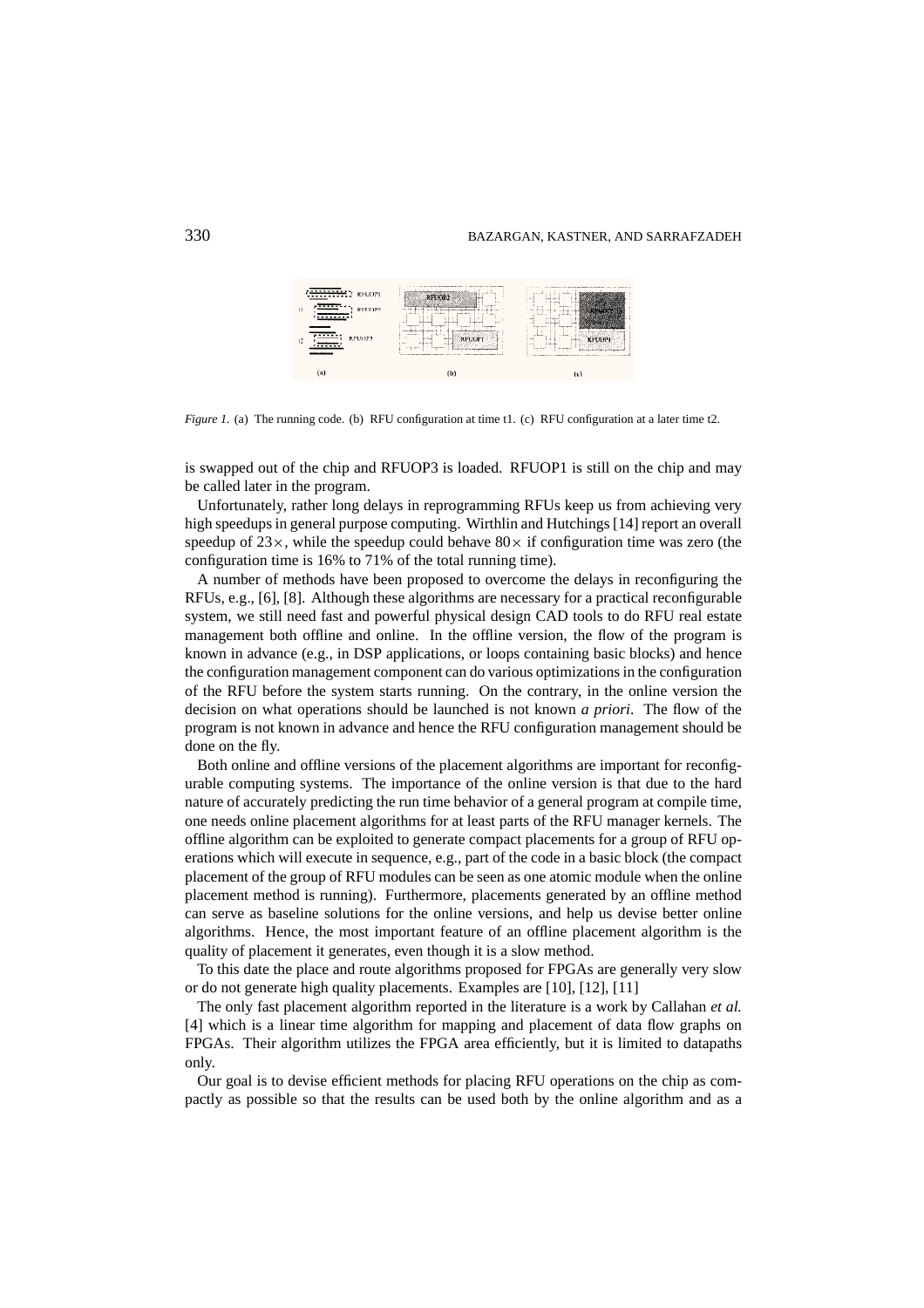baseline for assessing the quality of online methods. We propose simulated annealing as well as greedy offline algorithms for placement of the modules on RFU, and show the effectiveness of the proposed methods by comparing their placements with some online algorithms (see [1]).

The rest of the paper is organized as follows: In Section 2 we have described our model of the reconfigurable system. We have also defined measures to compare effectiveness of different RFUOP placement algorithms. Our methods are described in Section 3. Experimental results are shown in Section 4. Section 5 contains conclusion and discussion on possible ways to improve our algorithms and further experiments to give us more insight on the nature of the problem.

### **2. Our Model of a Reconfigurable Computing System**

Brebner [2] suggests an environment in which the runtime system dynamically chooses between hardware (RFU operation) and software (main host CPU instructions) implementations of the same function based on profile data or other criteria. We use the same paradigm in our model. An RFUOP *ri* can be either *accepted* or*rejected* based on availability of RFU real estate. If an RFUOP is rejected, the same function should be performed by the host CPU and hence a running time penalty is incurred. We use set  $ACC$  to represent RFUOPs which are accepted (See Equation 1).

Unlike [3], our model allows no rotation or flipping of the modules. They should be placed on the RFU as they are represented in the library. Furthermore, we assume there is only one representation for each RFUOP in the library. There is no connection between RFUOPs. The data to be processed by the RFUOP is loaded onto chip registers before the RFUOP starts execution. After the RFUOP is done, the result is read back to the CPU.

Our model which deals with the placement engine of the RFU configuration management interface, assumes that the RFUOPs have been scheduled during compile time. Furthermore, it does not consider any caching of the modules on the chip during the run-time.

The set

$$
\mathcal{RFUOPS} = \{r_1, r_2, \ldots, r_n \mid r_i = (w_i, h_i, s_i, e_i)\}
$$

represents all the RFU operations defined in the system, where  $w_i$ ,  $h_i$ ,  $s_i$  and  $e_i$  are all positive integers with the additional constraint that  $s_i < e_i$ .  $w_i$  and  $h_i$  are the width and height of the implementation of the RFUOP  $r_i$  in the library respectively.  $s_i$  is the time the operation  $r_i$  is invoked and  $e_i - s_i$  is the time-span it is resident in the system.

The placement engine can be invoked in only two ways: *insert* a module which is not currently on the chip (at time *si*) and *delete* a currently placed module from the chip (at time  $e_i$ ). If there is a cache manager in the system (See Figure 2), it will issue insertion/deletion requests to the placement engine only when such operations should actually take place. For example if an RFUOP is invoked and the cache manager detects that the module is already on the chip, it will issue no requests to the placement engine. On the other hand, if a module which was previously swapped out (placement engine had received a *delete* command on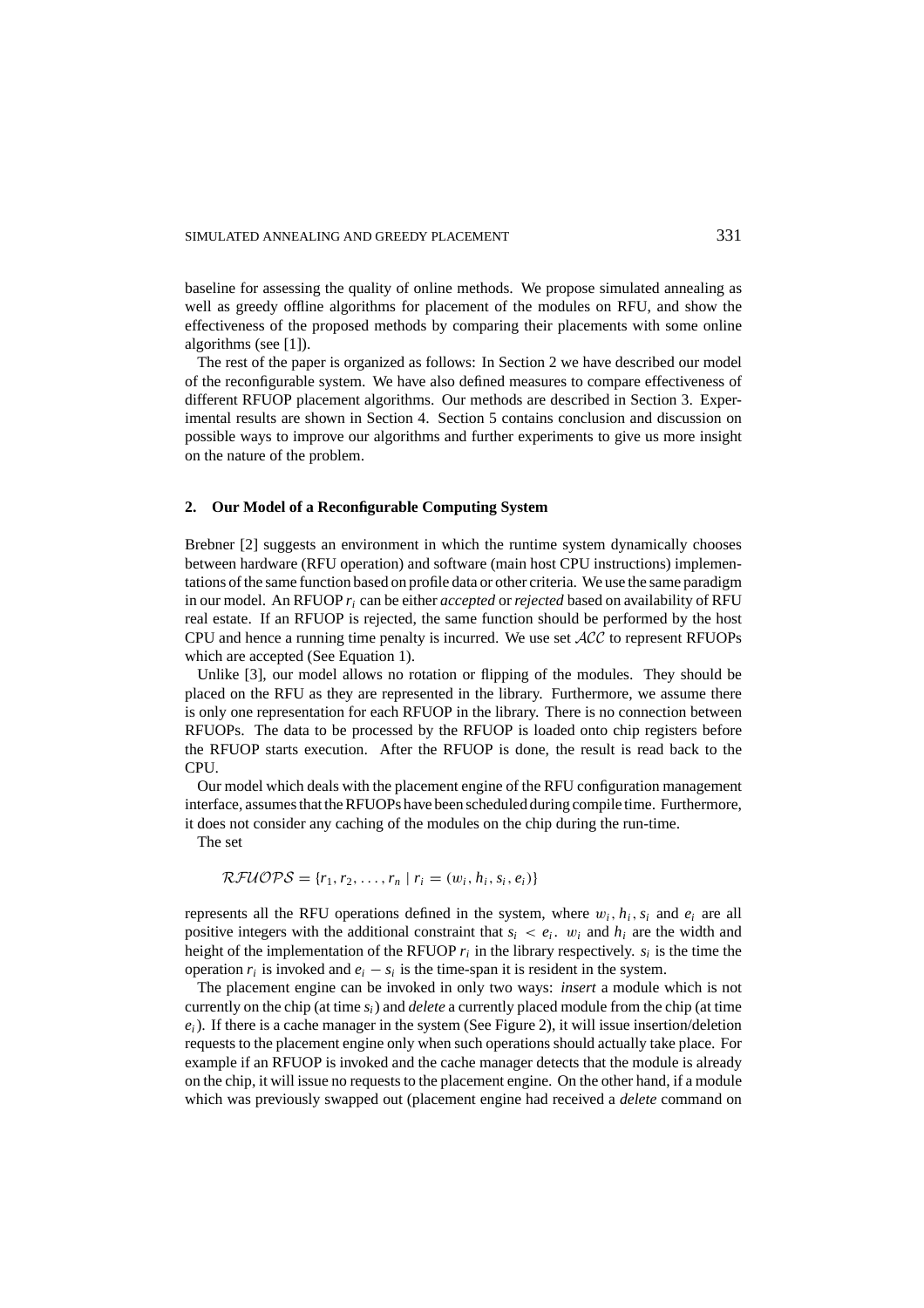

*Figure 2.* A sample model of a reconfigurable computing system.

that RFUOP) and is invoked again, the cache manager will request the placement engine to insert the RFUOP as if it was the first time this RFUOP is being invoked.

At any given time, there might be a number of modules on the RFU which can perform different operations concurrently. If in such a case a new RFUOP is invoked (cache manager sends an *insert* request to the placement engine) and there is no space and no idle RFUOP on the chip, then the request is *rejected*. Since the RFU cannot perform the operation, the main CPU should execute instructions to perform the same function, incurring some penalty to the running time. Otherwise (if the RFUOP is *accepted*), it is loaded onto RFU and executed. We assume that higher levels of the RFU configuration management will block insertion requests for RFUOPs which have not shown performance gains, i.e., the application profile data shows that the time to load the RFUOP plus its execution on the RFU is more than the time to perform the same function on the host CPU on the average.

The set ACC represents all the RFUOPs which are *accepted*, in addition to their locations on the chip. Given  $RFIUOPS$  and RFU dimensions *W* and *H*, the placement engine decides where to place RFUOPs.

$$
\mathcal{ACC} = \{ \{ (r_i, x_i, y_i) \mid r_i \in \mathcal{RFUOPS}, \text{Placement}(r_i) = x_i, y_i) \} \}
$$
(1)

where  $(x_i, y_i)$  is the coordinate on the RFU where RFUOP  $r_i$  is placed by the placement engine. Obviously, the following conditions must be met for all the RFUOPs.

$$
H \ge h_i, \quad W \ge w_i, \quad \forall i = 1 \dots n
$$

$$
x_i \ge 0, x_i + w_i < W
$$

$$
y_i \ge 0, y_i + h_i < H
$$

Note that the cardinality of ACC set could be equal to that of  $RFIUOPS$ . Also, it is important to note that the placements in  $ACC$  do not allow modules to be placed out of chip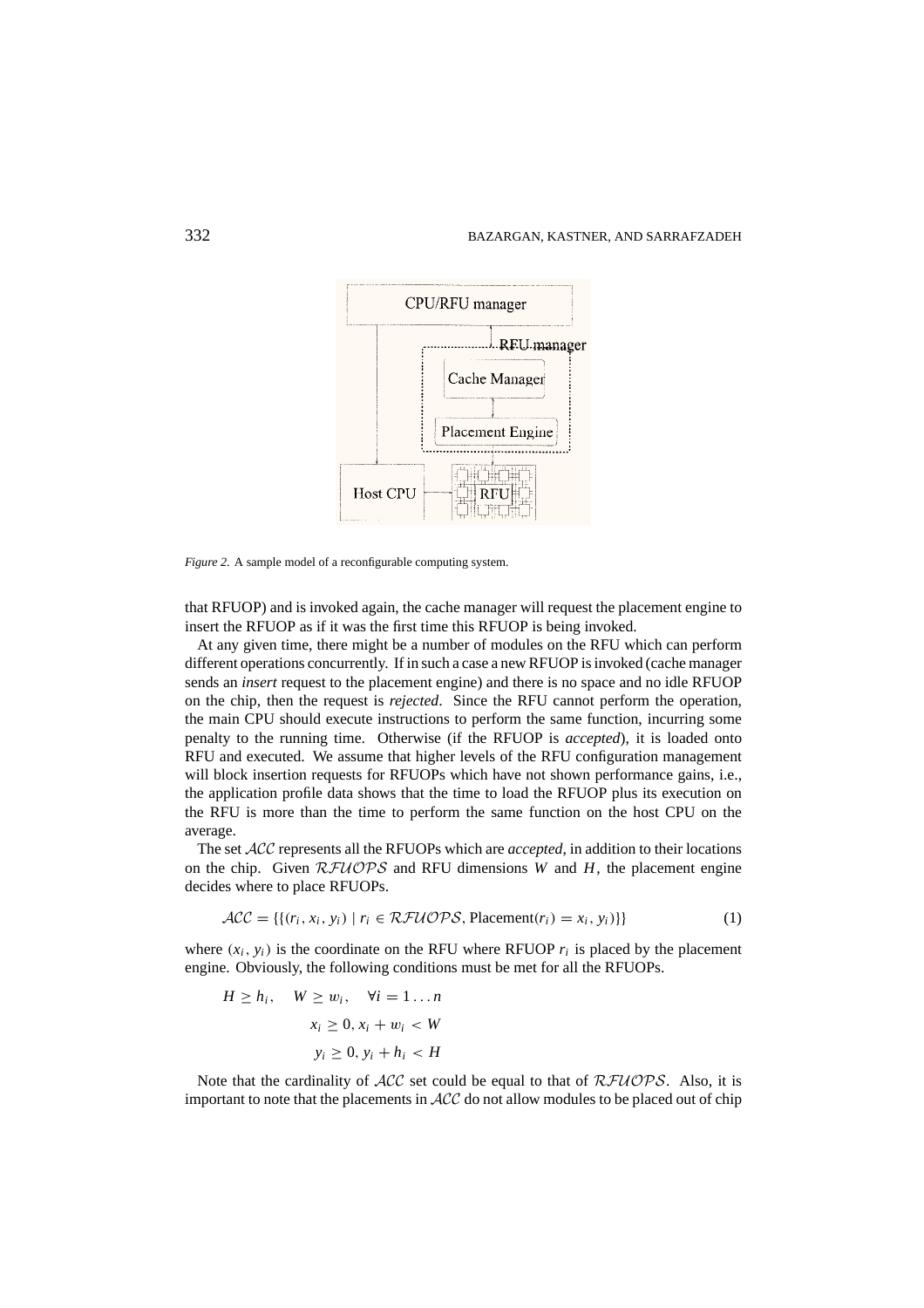

*Figure 3.* (a) The floorplanning box. (b) A 3-D floorplan.

boundary (See Equation 1), but some RFUOP boxes might overlap. We will deal with this issue in Section 3.

The placement of RFUOPs on the RFU can be modeled as a three dimensional floorplanning problem. In a 3-D floorplanning, we have a box whose base is a rectangle with the same dimensions as the RFU ( $W \times H$ ) and its height is the time axis (See Figure 3-a). RFUOPs are also modeled as 3-D boxes (we use  $box(r_i)$  to refer to the corresponding box of the RFUOP  $r_i$ ). The base of the box corresponding to RFUOP  $r_i$  is a  $w_i \times h_i$  rectangle and its height is the time-span the RFUOP resides on the RFU, i.e.,  $(e_i - s_i)$ . So, the end points of the diagonal of  $box(r_i)$  have coordinates  $(x_i, y_i, s_i)$  and  $(x_i + w_i - 1, y_i + h_i - 1, e_i - 1).$ 

Horizontal cuts with the floorplanning box correspond to RFU configurations at different points in time. For example, the cut  $t = t1$  in Figure 3 corresponds to Figure 1-b and the cut  $t = t$ 2 corresponds to Figure 1-c. Boxes corresponding to RFUOPs cannot be placed at any arbitrary point in the RFU box. The base of the RFUOP should be placed on the cut plane corresponding to  $t = s_i$ . However, the base can slide on the cut plane as long as it does not cross the chip boundary.

The penalty in rejecting an RFU operation depends both on the complexity of the operation (we assume the complexity to be linearly proportional to the size of the module implementing the RFUOP) times number of cycles the RFUOP was supposed to take on the RFU. The number of RFU cycles could be an indication of how many times (for example in a loop) the RFUOP is supposed to be executed. We can formulate the penalty of rejecting an RFUOP  $r_i$  as *penalty* $(r_i)$  defined as:

$$
penalty(r_i) = w_i \times h_i \times (e_i - s_i)
$$
  
= 
$$
volume(box(t_i))
$$
 (2)

The penalty of a placement  $P \in \mathcal{ACC}$  is defined as the sum of penalties of the rejected modules:

$$
Penalty(P) = \sum_{r_i \in \mathcal{RFU} \cup \mathcal{PS} \text{ and } \nexists (r_i, x, y) \in P} \npendity(r_i)
$$
\n<sup>(3)</sup>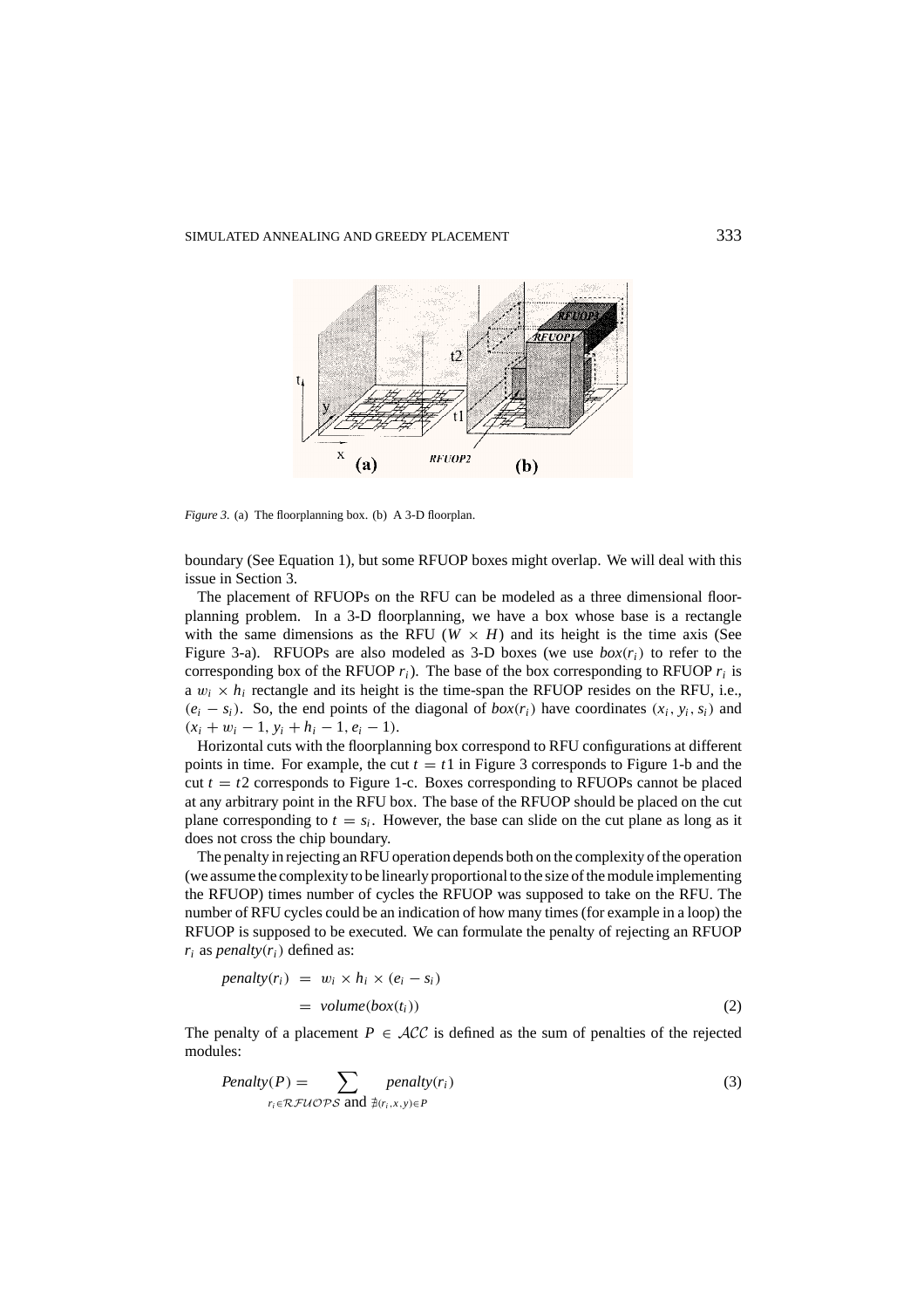The overlap of a placement  $P \in \mathcal{ACC}$  is defined as the total overlapping volume of all the RFUOP boxes:

$$
Overallap(P) = \sum_{(r_i, x_i, y_i), (r_j, x_j, y_j) \in P, i \neq j} box(r_i) \cap box(r_j)
$$
\n
$$
(4)
$$

3-D floorplanning is the problem of finding the placement  $P \in \text{ACC}$  with minimum  $penalty(P)$  and the additional constraint that no two RFUOP boxes overlap, i.e.,  $\text{Overlap}(P) = 0.$ 

#### **3. 3-D Floorplanner**

We implemented four different offline algorithms for the 3-D floorplanning problem. The four methods are listed below.

- 1. *KAMER-BF Decreasing:* In this method, we first sort the RFUOPs based on their box volumes, and eliminate  $(100 - X)$ % smallest RFUOP boxes (*X* being a parameter. We tried  $X = 5, 10, \ldots$ ). Then keeping the same temporal order as the original input, give the remaining RFUOPs (largest *X*% modules) as the input to our best online algorithm. For a description of the *KAMER-BF* online algorithm see [1]. We are willing to eliminate small modules, because intuitively, small modules fragment the 3-D floorplan and block larger ones (with higher volume and hence larger penalties of rejection) from being placed.
- 2. *Simulated Annealing (SA):* Starting from an empty 3-D floorplan, use a simulated annealing method to accept or reject RFUOPs, trying to minimize the penalty of the 3-D placement.
- 3. *Low-temperature Annealing (LTSA):* Starting from the placement generated by *KAMER-BF Decreasing-X%* use low-temperature annealing to add/remove RFUOPs to/from  $P \in \text{ACC}$  list. All RFUOPs are considered for placement (not only the  $X\%$ largest placed by the online method). An RFUOP accepted by the online method might be rejected or displaced based on the annealing decisions.
- 4. *Zero-temperature Annealing (ZTSA):* Starting from the placement generated by *KAMER-BF Decreasing-X%* use zero-temperature annealing to add as many (100− *X*)% smallest RFUOP boxes to the *P* ∈ ACC list as you can, trying to monotonically decrease the penalty of the placement. In contrast to LTSA method, the RFUOP boxes placed by the online algorithm are not removed or displaced. This method is greedy and much faster than LTSA.

The annealing core is the same for SA, LTSA and ZTSA methods. Their only difference is in the starting temperature of the annealing process. The annealing core starts with an element  $P_0 \in \mathcal{ACC}$  and applies three different moves to generate other placements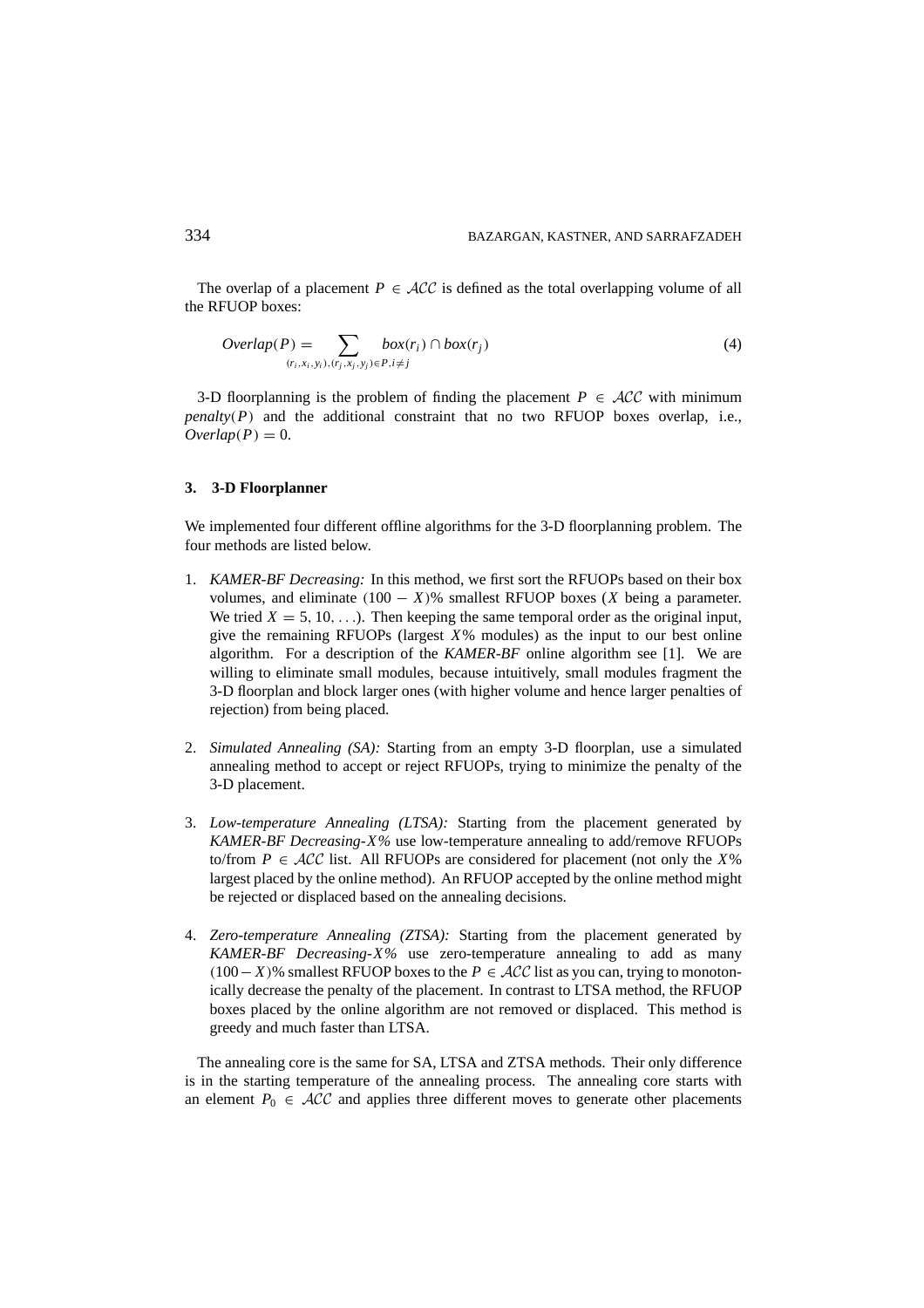*P*<sub>1</sub>, *P*<sub>2</sub>,... where *P*<sub>i</sub> ∈ *ACC* trying to minimize *penalty*(*P*). The moves are:

- 1. *Op1: Accept RFUOP*
	- Precondition:  $r_i$  ∈ R*FUOPS*,  $(r_i, x, y) \notin P$
	- Operation:

$$
P \leftarrow P \cup \{(r_i, rand(0, W - w_i), rand(0, H - h_i))\}
$$

where  $rand(a, b)$  generates a random integer number in the range  $(a, b - 1)$ .

 $\longrightarrow$  Post-condition:  $\text{Overlap}(P) = 0$ 

In fact, we use a more mature way than generating random coordinates to choose the location of the RFUOP box. We look for all possible empty boxes which can accomodate  $box(r_i)$  (See [1] for similar methods in two dimensions) and choose one randomly.

- 2. *Op2: Reject RFUOP*
	- Precondition:  $(r_i, x_i, y_i) \in P$
	- Operation:  $P \leftarrow P \setminus \{(r_i, x_i, y_i)\}$
- 3. *Op3: Displace RFUOP*
	- Precondition:  $(r_i, x_i, y_i) \in P$
	- Operation:

$$
x_{inew} \leftarrow x_i + rand(-\delta, \delta)
$$
  
\n
$$
y_{inew} \leftarrow y_i + rand(-\delta, \delta)
$$
  
\n
$$
P \leftarrow (P \setminus \{(r_i, x_i, y_i)\}) \cup \{(r_i, x_{inew}, y_{inew})\}
$$

— Post-condition:

 $x_{i} \geq 0$  and  $x_{i} \geq W - w_{i}$  $y_i_{new} \geq 0$  and  $y_i_{new} < H - h_i$  $Overlap(P) = 0$ 

The selection of the RFUOPs to add to the  $P \in \mathcal{ACC}$  list (i.e., accept) or remove from the  $P \in \mathcal{ACC}$  list (i.e., reject) or displace is done randomly. In Section 5 we will discuss the effect of choosing RFUOPs with different probabilities. We have also discussed the effect of choosing the annealing operations with different probabilities.

*Penalty*( $P_i$ ) is used as the cost for each placement. Note that we could have allowed overlaps between RFUOP boxes and try to resolve it towards the end of the annealing process. In that case, the cost would have been *Penalty*( $P$ ) +  $\lambda(T) \times Overlap(P)$ , where  $\lambda$  is an increasing function of annealing temperature *T*, to ensure that the overlap cost converges to zero at the end of the annealing process. We did perform experiments with this method, but the method which allows no overlaps to occur is faster. (The authors in [13] report that 2-D placement methods which allow/prevent overlaps generate placements of fairly equal qualities).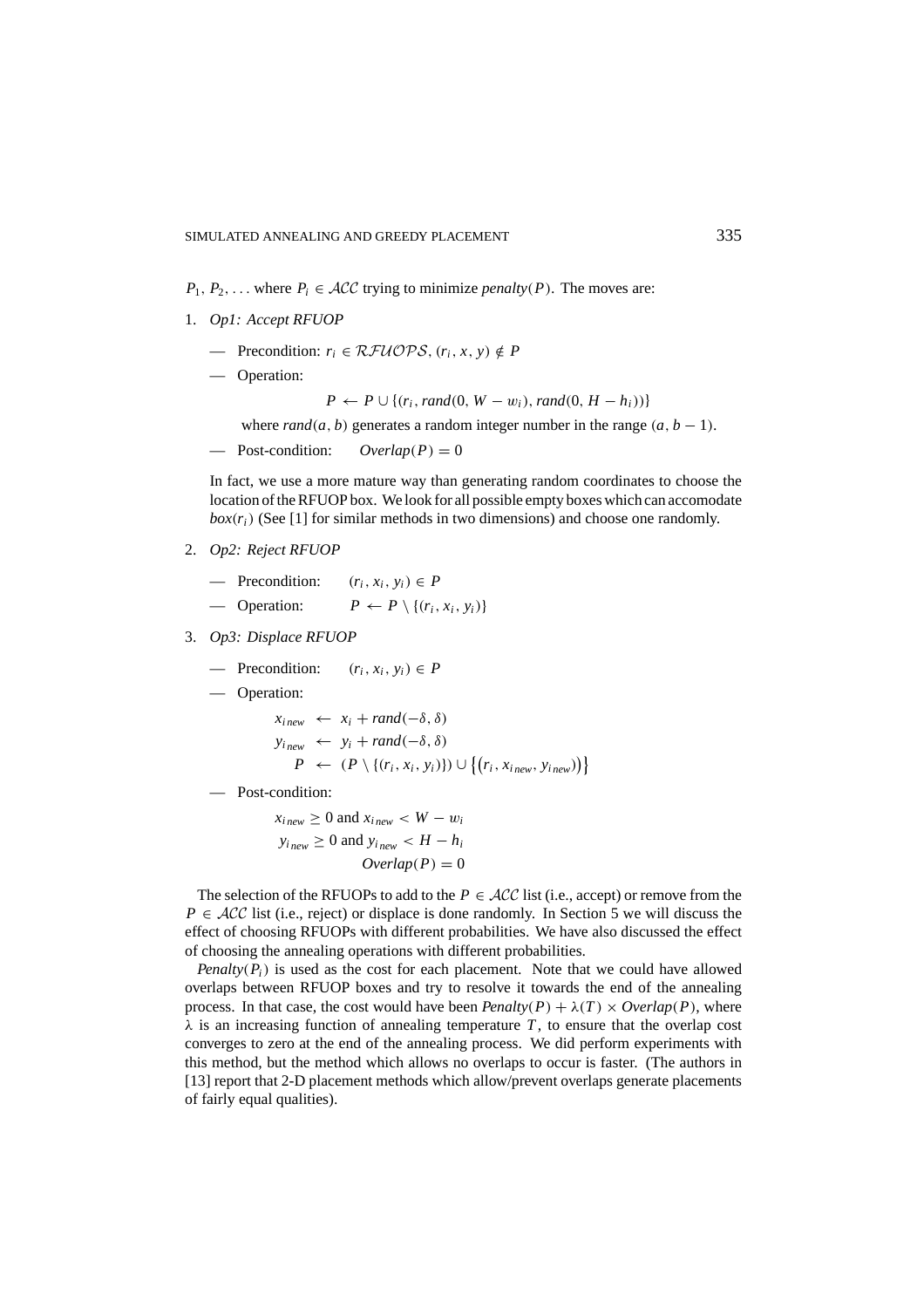| Data class | Min Len | Max Len | Avg Length $D$ |               | Chip size        | Distribution |
|------------|---------|---------|----------------|---------------|------------------|--------------|
| Tiny       |         | 30      | 16.5           | $\mathcal{D}$ | $50 \times 50$   | Uniform      |
| Small      |         | 30      | 16.5           | 10            | $70 \times 70$   | Uniform      |
| А          |         | 30      | 16.5           | 30            | $100 \times 100$ | Uniform      |

*Table I.* Description of different data classes. *D* is the density (average number of RFUOPs in the system at any time-slice).

*Table II.* Comparison between LTSA-100 and online (KAMER-BFD). Both acceptance rate and penalties are given.

| Data<br>Set        | $LTSA-100$<br>acc. rate | Online<br>acc. rate | Ratio<br>acc. rate | <b>LTSA-100</b><br>penalty | Online<br>penalty | Ratio<br>penalty |
|--------------------|-------------------------|---------------------|--------------------|----------------------------|-------------------|------------------|
| Tiny <sub>50</sub> | 70                      | 84                  | 83.33%             | 147287                     | 213153            | 69.10%           |
| Tiny100            | 72                      | 83                  | 86.75%             | 253566                     | 307879            | 82.36%           |
| Small100           | 86                      | 84                  | 102.38%            | 464049                     | 508923            | 91.18%           |
| Small200           | 81                      | 89.5                | 90.50%             | 539435                     | 612623            | 88.05%           |
| Small1024          | 84.47                   | 84.57               | 99.88%             | 4468662                    | 4643786           | 96.23%           |
| A100               | 87                      | 89                  | 97.75%             | 427761                     | 456627            | 93.68%           |

# **4. Experimental Results**

We use the model described in Section 2 for our insert/delete events. We generated different data sets containing the invocation of the RFUOPs. Each data set is a sequence of insertion and deletion of RFUOPs sorted by the time they occur. The events are uniformly distributed on the timeline with average density of *D* RFUOPs on the chip at any given time, *D* being a parameter of the input file. We have simulated the running of a program on the reconfigurable computing system by placing as many RFUOP boxes on the 3-D floorplan as we can. The modules which we cannot place on the RFU-time volume are rejected.

The data files are called Cnnnn (see Table I) where 'C' is the class of RFUOP module width/height distributions and 'nnnn' is number of insertion events (we have done experiments with 'nnnn' being 50, 100, 200, 1024 and 2048).

The penalty reported in the following tables is the same as Equation 3 (sum of box volumes of rejected RFUOPs). The tables show the ratio of accepted RFUOPs to the total number of RFUOPs as well.

The experiments with different values of *X* for KAMER-BF Decreasing method showed that using  $X < 93$  result in higher penalties than  $X = 100$ . In the cases where  $X \ge 93$ , slight improvements in the penalty of the placement was seen, and hence we did not report the results of these experiments. Also, pure annealing took long times (e.g., hours for Small100 data set) and hence we did not report the results of SA either. However, LTSA and ZTSA methods yielded good results.

Table II shows the ratio of accepted RFUOPs when the output of KAMER-BF Decreasing with *X*=100% is used as input to the low-temperature annealing (LTSA) method. The results of LTSA are compared to the online algorithm (KAMER-BFD with *X*=100, see [1]). In the same table, the penalties of the two methods are also shown. As can be seen, the acceptance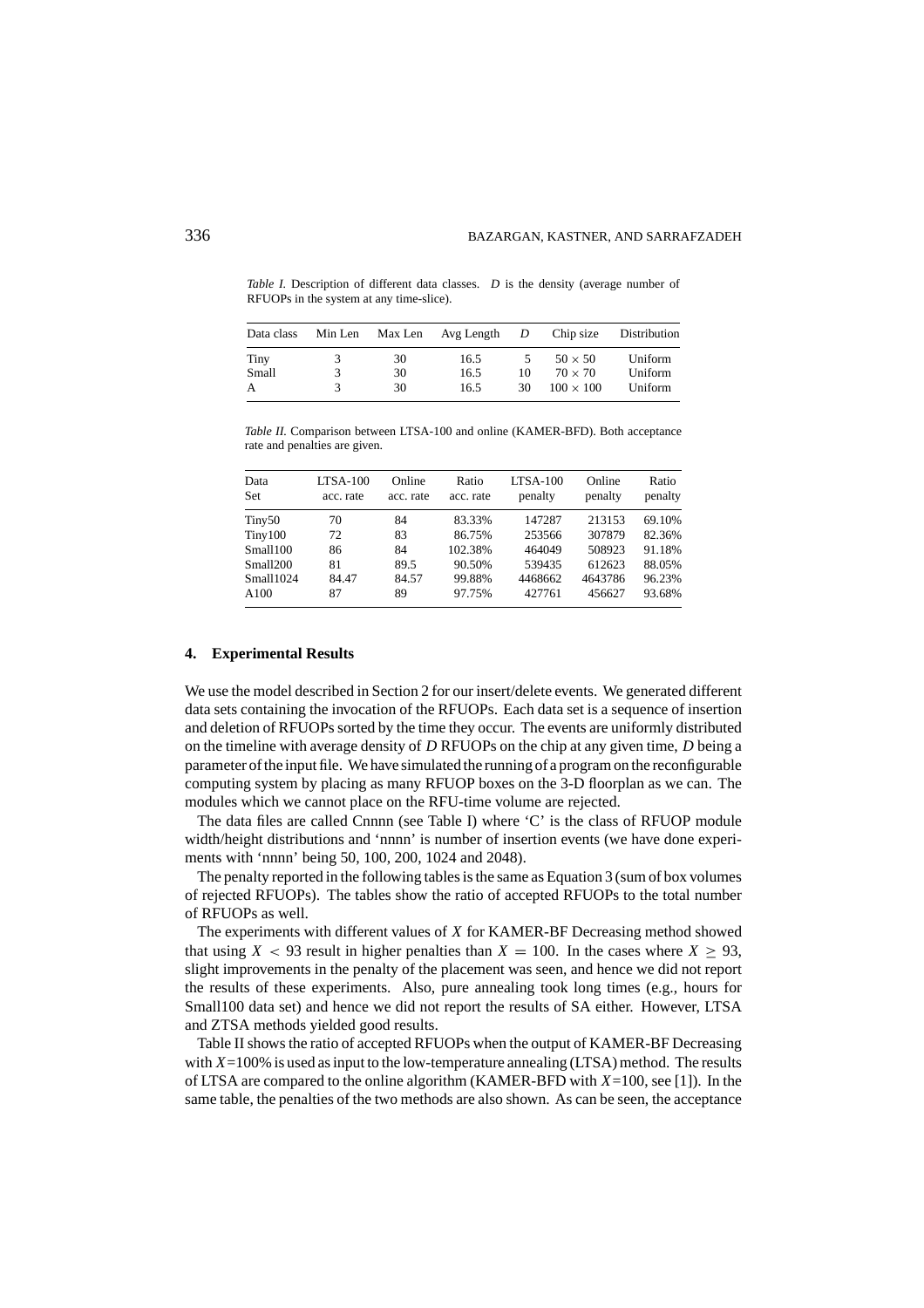*Table III.* The LTSA-20 columns correspond to KAMER-BFD with  $X = 20\%$ followed by LTSA. Online columns correspond to KAMER-BFD with  $X = 100$ .

| Data<br>penalty<br>Set | LTSA-20<br>penalty<br>acc. rate | Online<br>penalty<br>acc. rate | Ratio<br>acc. rate | $LTSA-20$ | Online | Ratio  |
|------------------------|---------------------------------|--------------------------------|--------------------|-----------|--------|--------|
| Tiny <sub>50</sub>     | 76                              | 84                             | 90.48%             | 148975    | 213153 | 69.89% |
| Tiny100                | 82                              | 83                             | 98.79%             | 225603    | 307879 | 73.28% |
| Small100               | 81                              | 84                             | 96.43%             | 287153    | 508923 | 56.42% |
| Small200               | 85.5                            | 89.5                           | 95.53%             | 359980    | 612623 | 58.76% |
| A100                   | 81                              | 89                             | 91.01%             | 213036    | 456627 | 46.65% |

*Table IV.* The ZTSA-20 columns correspond to KAMER-BFD with  $X = 20\%$ followed by ZTSA. Online columns correspond to KAMER-BFD with  $X = 100$ .

| Data               | $ZTSA-20$ | Online    | Ratio     | $ZTSA-20$ | Online  | Ratio   |
|--------------------|-----------|-----------|-----------|-----------|---------|---------|
| Set                | acc. rate | acc. rate | acc. rate | penalty   | penalty | penalty |
| Tiny <sub>50</sub> | 74        | 84        | 88.09%    | 149194    | 213153  | 69.99%  |
| Tiny100            | 79        | 83        | 95.18%    | 261549    | 307879  | 84.95%  |
| Small100           | 74        | 84        | 88.09%    | 486376    | 508923  | 95.57%  |
| Small200           | 77        | 89.5      | 86.03%    | 571716    | 612623  | 93.32%  |
| A100               | 73        | 89        | 82.02%    | 282587    | 456627  | 61.88%  |

rate decreases in some cases but the penalty always improves. The reason is that smaller RFUOP boxes are replaced by larger ones, hence increasing number of rejected modules but decreasing the penalty. Table III is similar to Table II, but *X* is set to 20, instead of 100. As can be seen, the LTSA method is able to improve the online results substantially.

Table IV shows the acceptance rate and penalties for the case where KAMER-BF Decreasing with  $X = 20\%$  is run first, and its placement is used as starting point for the ZTSA method. The ZTSA only accepts the RFUOPs which are not placed by the online algorithm, and hence is very fast. It can be seen that although it is a greedy method, it still can improve the results of the online method.

#### **5. Conclusion and Future Work**

We summarized the results of previous work on floorplanning for reconfigurable systems and showed why it is important to deal with both online and offline placement algorithms. We devised simulated annealing and greedy placement methods for the 3-D placement of the RFUOPs and showed their effectiveness.

The effect of different representations of RFUOPs in the library should be addressed in future work. Also, extensive studies should be done to find realistic benchmarks for reconfigurable computing environments. These benchmarks should address the distribution of module dimensions for RFUOPs, pattern of invocation, penalty of rejection and performance gains when performing RFUOPs.